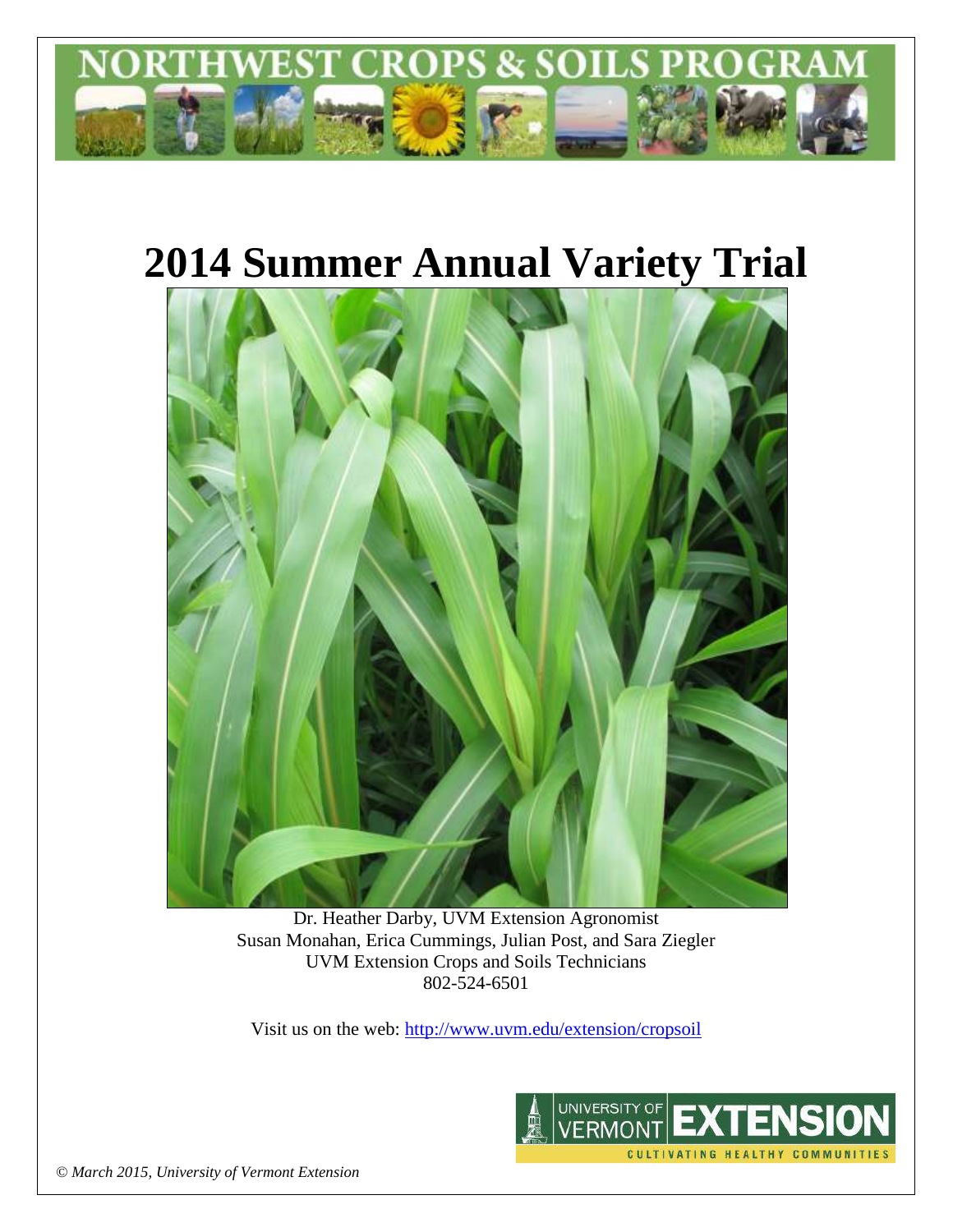#### **2014 SUMMER ANNUAL VARIETY TRIAL**

Dr. Heather Darby, University of Vermont Extension heather.darby[at]uvm.edu

Warm season grasses, such as sorghum x sudangrass crosses, sudangrass, millets, and teff are high-yielding summer annuals that can provide quality forage in the hot summer months, when cool season grasses are not as productive. The addition of summer annuals into a rotation can provide a harvest of high-quality forage for stored feed or grazing. Generally, summer annuals germinate quickly, grow rapidly, are drought resistant, and have high productivity and flexibility in utilization. However, it is important to know the challenges of growing summer annuals, including the high cost of annual establishment, increased risk of stand failure due to variable weather, and the risk of toxic levels of nitrates and prussic acid in sorghum and sudangrass crops. The UVM Extension Northwest Crops and Soils team conducted this variety trial to evaluate the yield and quality of warm season annual grasses.

#### **MATERIALS AND METHODS**

Twelve varieties of summer annuals were planted at Borderview Research Farm in Alburgh, VT on 2-Jun 2014 (Table 2). General plot management is listed in Table 1. Plots were managed with practices similar to those used by producers in the surrounding area. The previous crop was sod. The field was disked and spike tooth harrowed prior to planting. Plots were seeded with a Great Plains small plot drill at a seeding rate of 50 lbs acre<sup>-1</sup> for the sorghums, sudangrasses and sorghum x sudangrass crosses, 25 lbs acre<sup>-1</sup> for the millet, 20 lbs acre<sup>-1</sup> for the annual ryegrass, and 6 lbs acre<sup>-1</sup> for the teff. These seeding rates are slightly lower than the seeding rates for 2013.

Plots were harvested with a Carter forage harvester on 1-Aug and 4-Sep. The harvest area was 3' x 20'. The species and variety of summer annuals grown are listed in Table 2. Silage quality was analyzed by the University of Vermont Cereal Testing Lab (Burlington, VT) with an FOSS NIRS (near infrared reflectance spectroscopy) DS2500 Feed and Forage analyzer. Plot samples were dried, ground and analyzed for crude protein (CP), acid detergent fiber (ADF), neutral detergent fiber (NDF) and various other nutrients. The Nonstructural Carbohydrates (NSC) and Total Digestible Nutrients (TDN) were calculated from forage analysis data. Performance indices, such as Net Energy Lactation (NEL), were calculated to determine forage value. Mixtures of true proteins, composed of amino acids, and non-protein nitrogen make up the crude protein (CP) content of forages. The bulky characteristics of forage come from fiber. Forage feeding values are negatively associated with fiber since the less digestible portions of the plant are contained in the fiber fraction. The detergent fiber analysis system separates forages into two parts: cell contents, which include sugars, starches, proteins, non-protein nitrogen, fats and other highly digestible compounds; and the less digestible components found in the fiber fraction. The total fiber content of forage is contained in the neutral detergent fiber (NDF). Chemically, this fraction includes cellulose, hemicellulose and lignin. The NSC or non-fiber carbohydrates (NFC) include starch, sugars and pectins. Results were analyzed with an analysis of variance in SAS (Cary, NC). The Least Significant Difference (LSD) procedure was used to separate cultivar means when the F-test was significant ( $p < 0.10$ ).

Variations in yield and quality can occur because of variations in genetics, soil, weather and other growing conditions. Statistical analysis makes it possible to determine whether a difference among varieties is real, or whether it might have occurred due to other variations in the field. At the bottom of each table, a LSD value is presented for each variable (i.e.

yield). Least Significant differences (LSD's) at the 10% level of probability are shown. Where the difference between two treatments within a column is equal to or greater than the LSD value at the bottom of the column, you can be sure in 9 out of 10 chances that there is a real difference between the two varieties. Treatments that were not significantly lower in performance than the highest value in a particular column are indicated with an asterisk. In the example on right, A is significantly different from C but not from B. The difference between A and B is equal to 1.5, which is less than

**Variety Yield** A 6.0 B 7.5\* C **9.0\***  $LSD$  2.0

the LSD value of 2.0. This means that these varieties did not differ in yield. The difference between A and C is equal to 3.0, which is greater than the LSD value of 2.0. This means that the yields of these varieties were significantly different from one another. The asterisk indicates that B was not significantly lower than the top yielding variety.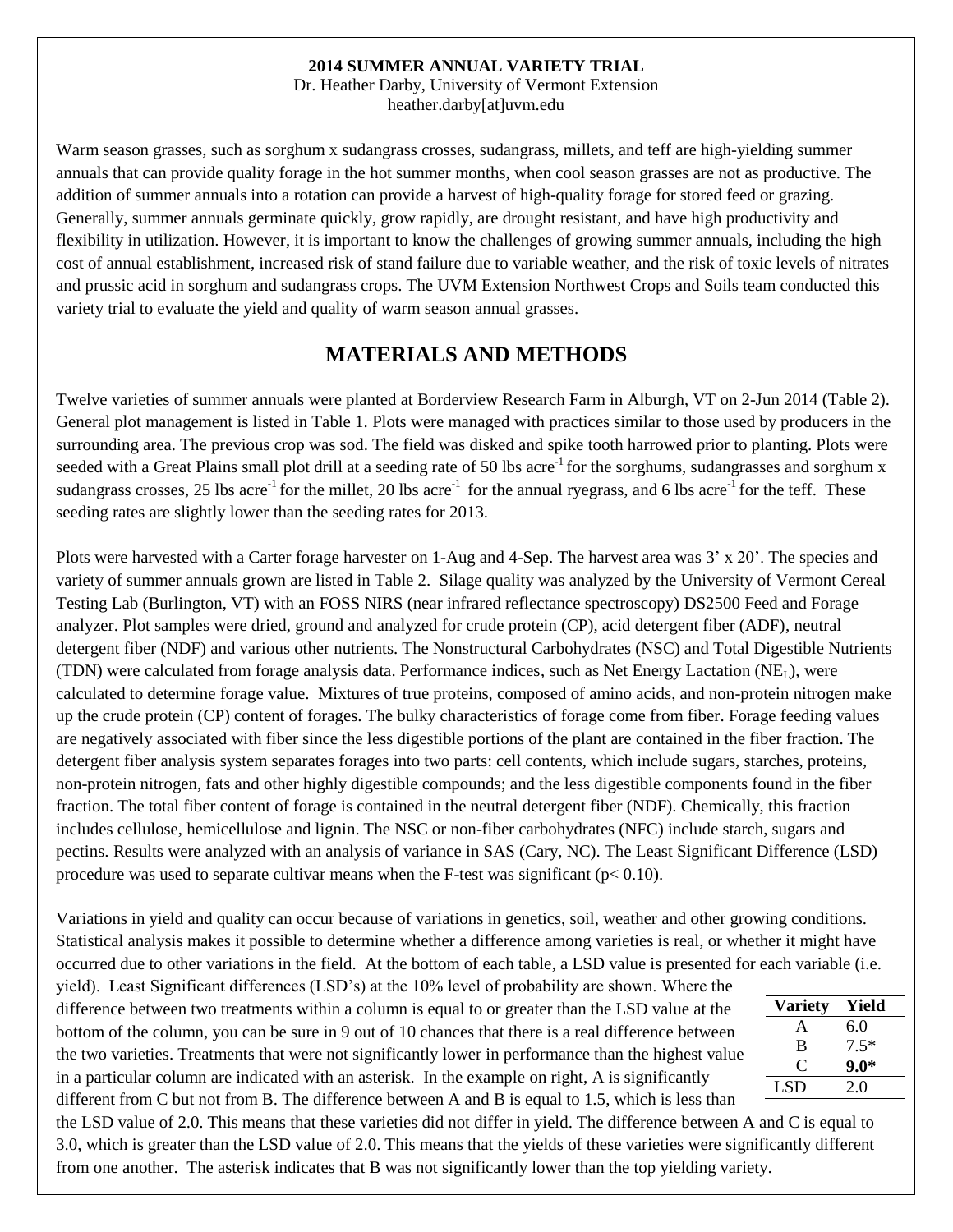**Table 1. General plot management.**

| <b>Trial Information</b>          | <b>Borderview Research Farm</b><br>Alburgh, VT |
|-----------------------------------|------------------------------------------------|
| Soil Type                         | Benson rocky silt loam                         |
| Previous crop                     | sod                                            |
| Planting date                     | $2-J$ un                                       |
| First cut harvest date            | $1-Aug$                                        |
| Second cut harvest date           | 4-Sep                                          |
| Seeding rate: Teff                | 6 lbs $\arccos 6$                              |
| Annual ryegrass                   | $20$ lbs $\arccos 2$                           |
| Millets                           | $25$ lbs acre <sup>-1</sup>                    |
| Sorghums, Sudangrass, and crosses | $50$ lbs acre <sup>-1</sup>                    |
| Tillage methods                   | Mold board plow, disk, and spike tooth harrow  |

**Table 2. Summer annual varieties, characteristics, and seed source.** 

| <b>Variety</b>   | <b>Species</b>         | <b>Characteristics</b> | <b>Seeding Rate</b><br>$(lbs. ac-1)$ | <b>Seed Source</b> |
|------------------|------------------------|------------------------|--------------------------------------|--------------------|
| Corvalis         | Teff                   | $non-BMR$              | 6                                    | King's Agriseed    |
| Moxie CW 0406    | Teff                   | $non-BMR$              | 6                                    | King's Agriseed    |
| Fria             | <b>Annual Ryegrass</b> | endophyte-free         | 20                                   | Seedway            |
| Wonderleaf       | Millet                 | $non-BMR$              | 25                                   | King's Agriseed    |
| AS 5201          | Sorghum x Sudangrass   | $non-BMR$              | 50                                   | King's Agriseed    |
| AS 6201          | Sorghum x Sudangrass   | BMR                    | 50                                   | King's Agriseed    |
| AS 6401          | Sorghum x Sudangrass   | BMR                    | 50                                   | King's Agriseed    |
| AS 6402          | Sorghum x Sudangrass   | <b>BMR</b>             | 50                                   | King's Agriseed    |
| AS 6501          | Sorghum x Sudangrass   | <b>BMR</b>             | 50                                   | King's Agriseed    |
| AS 9301          | Sudangrass             | <b>BMR</b>             | 50                                   | King's Agriseed    |
| <b>Blackhawk</b> | Sorghum x Sudangrass   | <b>BMR</b>             | 50                                   | Albert Lea Seeds   |
| Hayking          | Sudangrass             | <b>BMR</b>             | 50                                   | King's Agriseed    |

### **RESULTS AND DISCUSSION**

Seasonal precipitation and temperature recorded at a weather station in Alburgh, VT are shown in Table 3. From June to September, there was an accumulation of 4180 Growing Degree Days (GDDs) in Alburgh which is 29 GDDs less than the 30-year average. Rainfall was above average during planting, with over 6 inches of rain in June. The remainder of the growing season had above average precipitation in July and just about average rainfall in August.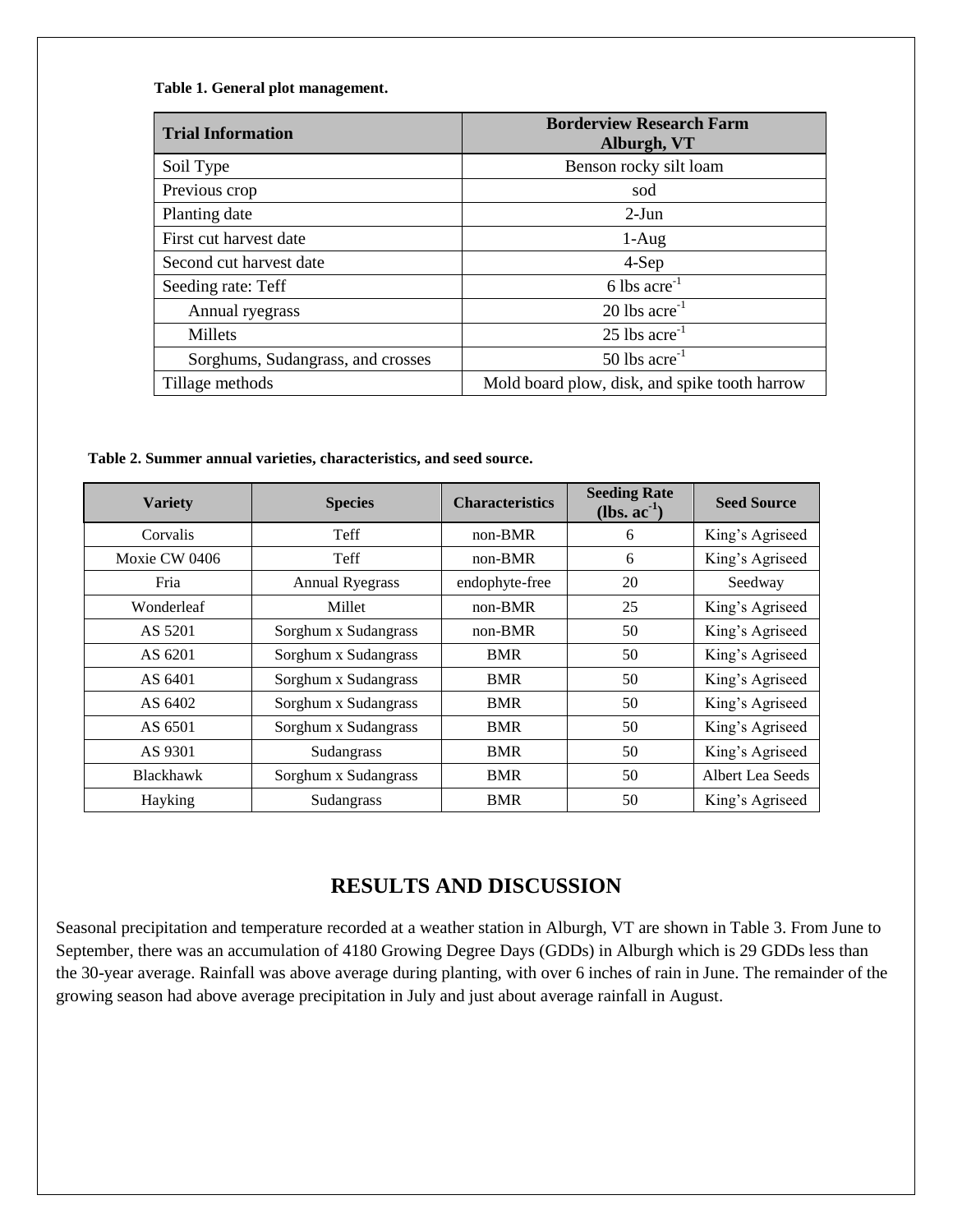| Table 3. Seasonal weather data <sup>1</sup> collected in Alburgh, VT, 2014. |  |
|-----------------------------------------------------------------------------|--|
|-----------------------------------------------------------------------------|--|

| Alburgh, VT                       | June | <b>July</b> | <b>August</b> | <b>September</b> |
|-----------------------------------|------|-------------|---------------|------------------|
| Average temperature $(^{\circ}F)$ | 66.9 | 69.7        | 67.6          | 60.6             |
| Departure from normal             | 1.1  | $-0.9$      | $-1.2$        | 0.0              |
|                                   |      |             |               |                  |
| Precipitation (inches)            | 6.09 | 5.15        | 3.98          | 1.33             |
| Departure from normal             | 2.40 | 1.00        | 0.07          | $-2.31$          |
|                                   |      |             |               |                  |
| Growing Degree Days (base 32°F)   | 1041 | 1171        | 1108          | 860              |
| Departure from normal             | 27   | $-27$       | $-31$         |                  |
|                                   |      |             |               |                  |

Based on weather data from a Davis Instruments Vantage Pro2 with WeatherLink data logger. Historical averages are for 30 years of NOAA data (1981-2010) from Burlington, VT.

Hayking sudangrass was the tallest variety at 34.2 inches, significantly taller compared to some of the shorter species (Teff and ryegrass) that only reached 15 inches tall (Table 4). The summer annuals did not grow as tall as those grown in 2013, when the average height was 45 inches (data not shown). There was a significant yield difference amongst the first cut of summer annual varieties. The sorghum x sudangrass 'AS 6501' was the highest yielding variety with 2942 lbs DM acre<sup>-1</sup>. Average dry matter (DM) yield for the first harvest was 1463 lbs acre<sup>-1</sup> and ranged from 562 to 2942 lbs acre<sup>-1</sup>. Corvalis teff had the highest crude protein, NFC and digestible NDF and low ADF and NDF values (Table 4). In general, teff and the annual ryegrass had significantly higher crude protein than the sudangrasses, crosses, and millet. Acid detergent fiber (ADF) and neutral detergent fiber (NDF) were most desirable for the teff and the annual ryegrass.

| Table 4. Yield and quality of summer annual forages, 1st cut, Alburgh, VT, 2014 |  |  |  |  |  |  |  |  |  |  |
|---------------------------------------------------------------------------------|--|--|--|--|--|--|--|--|--|--|
|---------------------------------------------------------------------------------|--|--|--|--|--|--|--|--|--|--|

| <b>Variety</b>    | Height  | <b>DM</b> | Yield    | $\bf CP$ | <b>ADF</b> | <b>NDF</b> | <b>NFC</b> | <b>NDFD</b> |
|-------------------|---------|-----------|----------|----------|------------|------------|------------|-------------|
|                   | inches  | $\%$      | lbs/acre | % of DM  | % of DM    | % of DM    | % of DM    | % of NDF    |
| AS 5201           | $28.2*$ | 23.3      | 1419     | 10.9     | 35.8       | 62.9       | 23.5       | 60.2        |
| AS 6201           | $30.1*$ | 23.2      | 2425*    | 11.9     | 35.7       | 62.2       | 21.7       | $60.7*$     |
| AS 6401           | 23.2    | 24.4      | 752      | 11.9     | 34.3       | 60.6       | 22.7       | 59.9        |
| AS 6402           | 20.3    | 25.1      | 713      | 12.0     | 33.8       | 61.6       | 23.1       | 56.4        |
| AS 6501           | $31.8*$ | 21.3      | 2942*    | 12.1     | 35.5       | 61.4       | 21.8       | $60.4*$     |
| AS 9301           | 24.3    | 24.9      | 1981*    | 12.0     | 33.7       | 60.6       | 22.8       | $60.6*$     |
| Blackhawk         | $32.2*$ | 22.3      | 2357*    | 11.5     | 37.0       | 64.0       | 21.8       | $62.0*$     |
| Corvalis          | 15.8    | 25.8      | 710      | $15.3*$  | $31.9*$    | $56.4*$    | $24.3*$    | $60.6*$     |
| Fria              | 15.7    | 24.7      | 1300     | $14.7*$  | $32.3*$    | 55.4*      | $25.7*$    | $62.2*$     |
| Hayking           | $34.2*$ | 23.7      | 1674     | 12.9     | 35.7       | 61.1       | 23.1       | $61.5*$     |
| Moxie CW 0406     | 17.2    | 23.8      | 562      | $15.2*$  | $32.4*$    | $57.4*$    | $24.2*$    | $61.5*$     |
| Wonderleaf        | 20.9    | 23.7      | 724      | 12.9     | 34.1       | 58.4       | $24.4*$    | $62.8*$     |
| <b>Trial Mean</b> | 24.5    | 23.9      | 1463     | 12.8     | 34.3       | 60.2       | 23.3       | 60.7        |
| LSD(p<0.10)       | 6.21    | NS        | 1040     | 1.53     | 1.65       | 2.81       | 1.80       | 2.36        |

Treatments indicated in **bold** had the top observed performance.

\*Treatments indicated with an asterisk did not perform significantly lower than the top-performing treatment in a particular column.

NS – no significant difference was determined between treatments.

Average dry matter yields for second cut were 1849, about 400 lbs. more than first harvest means. Moxie Teff had the highest yield at 2592 lbs. acre<sup>-1</sup> (Table 5). The two teff varieties, millet, and annual ryegrass had the highest second cut yields. The sorghum x sudangrass variety 'AS 6501' had the highest crude protein, lowest NDF, and highest digestible NDF of the second cut.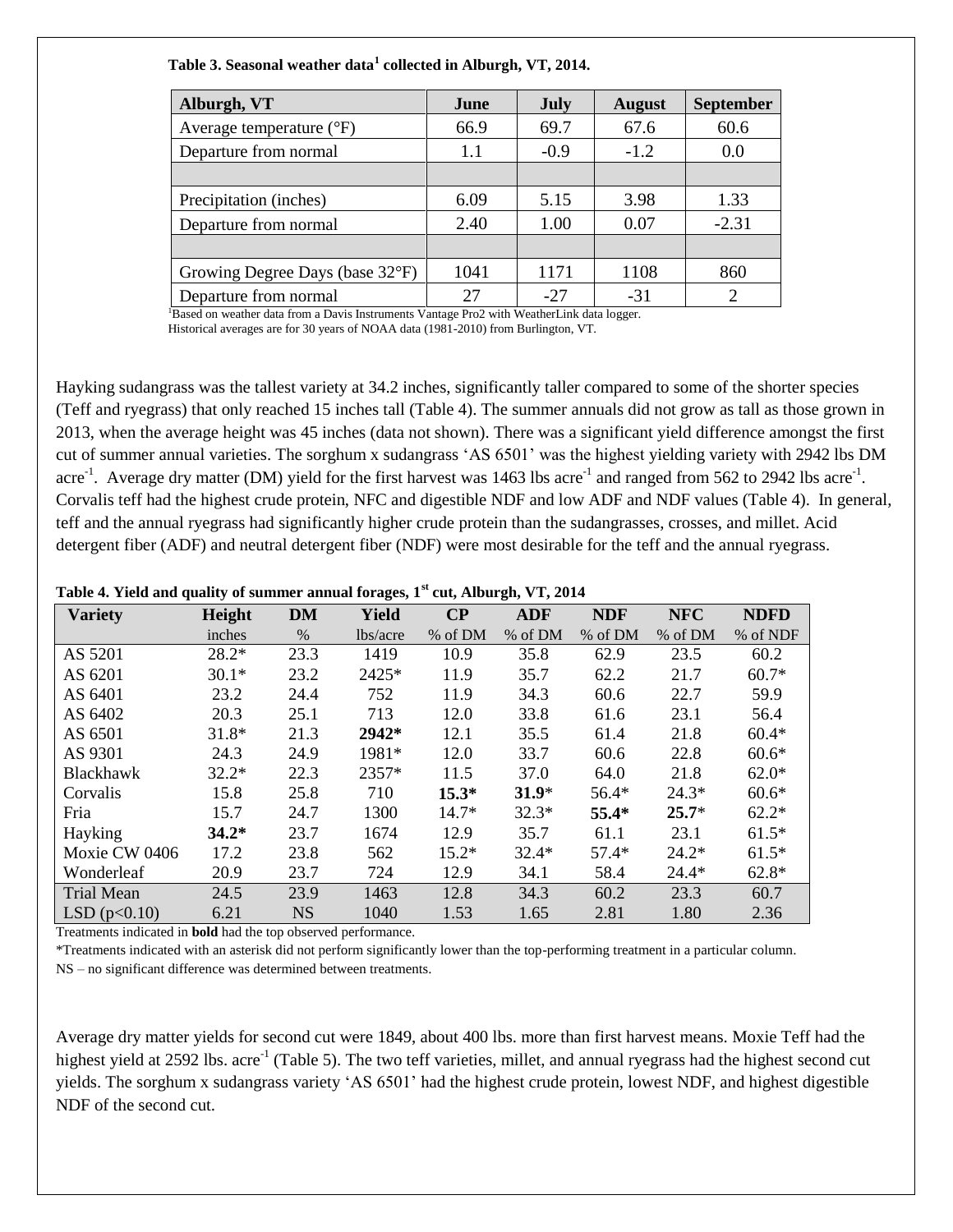| Table 5. Yield and quality of summer annual forages, second cut, Alburgh, VT, 2014. |           |          |          |            |            |            |             |                    |
|-------------------------------------------------------------------------------------|-----------|----------|----------|------------|------------|------------|-------------|--------------------|
|                                                                                     | <b>DM</b> | Yield    | $\bf CP$ | <b>ADF</b> | <b>NDF</b> | <b>NFC</b> | <b>NDFD</b> | <b>Total Yield</b> |
|                                                                                     | $\%$      | lbs/acre | % of DM  | % of DM    | % of DM    | % of DM    | % of NDF    | lbs/acre           |
| AS 5201                                                                             | 21.7      | 1635     | 13.7     | 38.0       | 65.8       | $20.0*$    | $57.7*$     | 3055               |
| AS 6201                                                                             | 20.3      | 1472     | $15.3*$  | 37.9       | $62.4*$    | 18.4       | 59.6*       | 3897               |
| AS 6401                                                                             | 21.0      | 1877     | $14.7*$  | 36.7       | $62.8*$    | 19.6       | $57.5*$     | 2629               |
| AS 6402                                                                             | 22.1      | 1847     | 14.2     | 38.0       | 64.6       | 18.6       | 56.8        | 2559               |
| AS 6501                                                                             | 18.6      | 996      | $16.1*$  | 38.4       | $61.9*$    | 17.7       | $59.6*$     | 3938               |
| AS 9301                                                                             | 23.3      | 1364     | 13.8     | 37.3       | 64.3       | $20.0*$    | $58.0*$     | 3345               |
| Blackhawk                                                                           | 20.9      | 1534     | $15.0*$  | 38.2       | $63.7*$    | 18.6       | 58.0*       | 3891               |
| Corvalis                                                                            | $26.3*$   | $2451*$  | 12.9     | 39.1       | 67.1       | 19.8       | 56.0        | 3161               |
| Fria                                                                                | $23.7*$   | 2198*    | 14.0     | 38.5       | 64.1       | $20.7*$    | 56.7        | 3498               |
| Hayking                                                                             | 20.4      | 1989     | 14.1     | 37.9       | 64.3       | $20.1*$    | 59.0*       | 3663               |
| Moxie CW 0406                                                                       | $24.1*$   | 2592*    | 13.7     | 39.1       | 64.3       | $20.7*$    | 54.9        | 3154               |
| Wonderleaf                                                                          | 21.6      | 2237*    | 12.3     | 38.7       | 64.6       | $21.4*$    | 56.1        | 2960               |
| <b>Trial Mean</b>                                                                   | 22.0      | 1849     | 14.1     | 38.1       | 64.2       | 19.6       | 57.5        | 3312               |
| LSD(p<0.10)                                                                         | 3.00      | 595      | 1.45     | <b>NS</b>  | 2.26       | 1.54       | 2.33        | <b>NS</b>          |

Treatments indicated in **bold** had the top observed performance.

\*Treatments indicated with an asterisk did not perform significantly lower than the top-performing treatment in a particular column. NS – no significant difference was determined between treatments.

Overall yields are presented in Figure 1. There was no statistical difference in total yield amongst the summer annual species/varieties in 2014. The average total yield for two cuts was  $3312$  lbs. acre<sup>-1</sup>, which was less than yields in 2013 (2.5) tons acre<sup>-1</sup>) and 2012 yields (3.7 tons acre<sup>-1</sup>). Cooler weather during the 2014 growing season likely led to lower yields of the summer annuals.



**Figure 1. Dry matter yield of summer annuals. 1st cut yields= bottom bar, 2nd cut yields=top bar.**